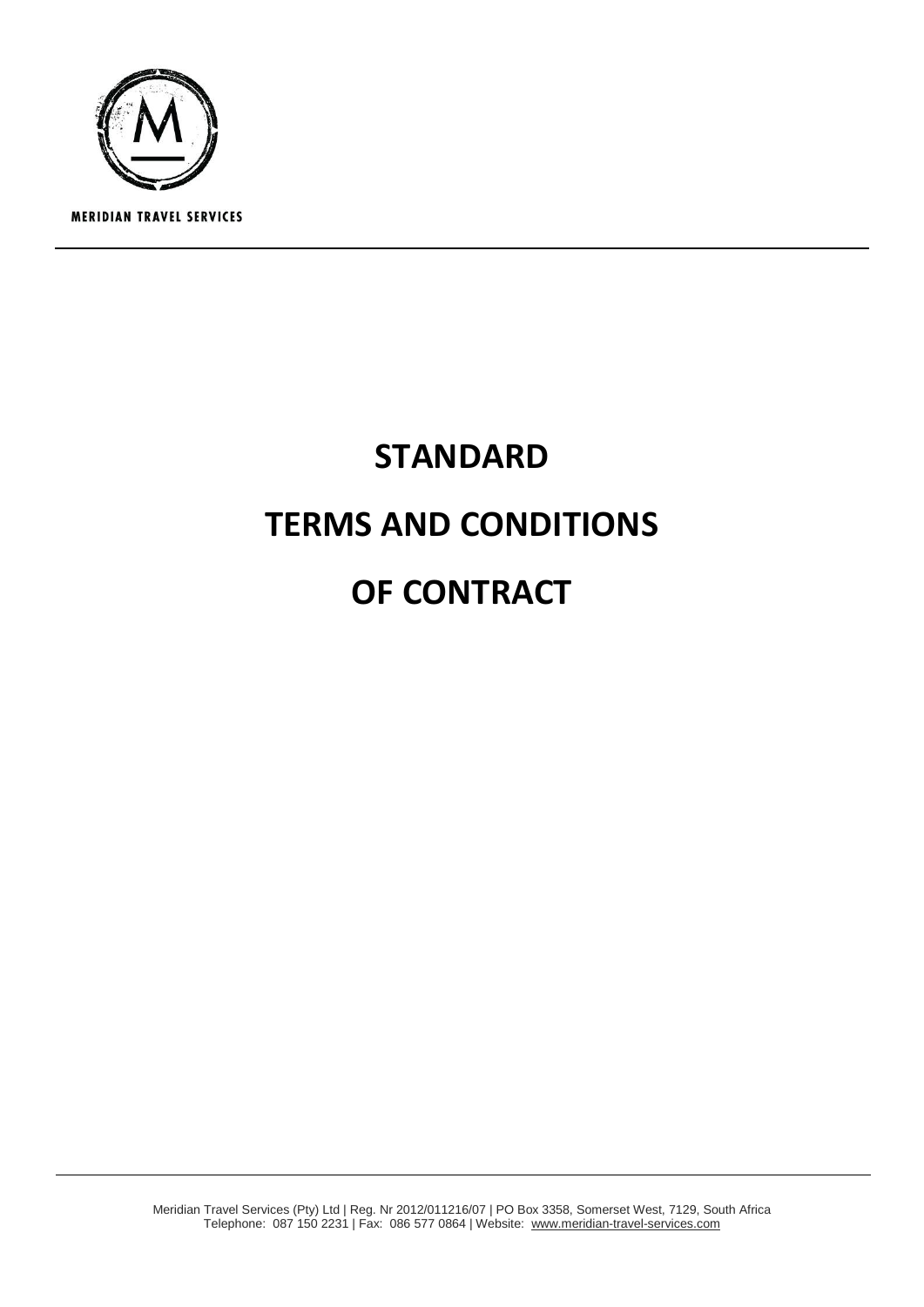

**APPLICATION** - All enquiries, advice, quotations or estimates provided by or bookings made and/or all services rendered by or on behalf of Meridian Travel Services are subject to these terms and conditions ('the Conditions').

**THE CLIENT AND AUTHORITY**- The person requesting such quotations or estimates or making such booking or to whom any service is rendered, is deemed to have read, understood and accepted the Conditions and to have the authority to do so on behalf of the person in whose name the estimate or quotation or reservation is requested and/or provided and/or the person to whom the services are rendered (collectively referred to as 'the Client').

**THIRD PARTY SERVICE PROVIDERS** – Meridian Travel Services provides Clients with travel and/or other services either itself or acting as agents for principals engaged in or associated with the travel and tourism industry, such as airlines ('collectively referred to as 'the Principal'). Meridian Travel Services represents the Principals as agents only and accordingly accepts no liability for any loss, damage, illness, harm, injury or death which any Client may suffer as a result of any alteration act or omission on the part of or the failure of the Principals to fulfill their obligations, whether in relation to travel arrangements, accommodation or otherwise The contract in use by the Principals (which is often constituted by the ticket issued by the Principal), shall constitute the sole contract between the Principal and the Client and any right of recourse the Client may have, will be solely against such Principal. Meridian Travel Services will provide the identity and terms and conditions of all the Principals relevant to the service being provided for the Client's booking. It's the Client's responsibility to familiarise itself with such terms and conditions ('the Principal's Conditions').

**BOOKING, DEPOSIT & RESERVATION** – Once the Client has filled in the travel enquiry form, responded to an advertisement verbally or in writing or via e-mail or the Internet or has, without reference to any of the aforesaid, asked for more details (collectively referred to as 'the Enquiry'), about a particular destination, trip, tour or mode of travel (collectively referred to as 'the Proposed Travel Arrangements') Meridian Travel Services will prepare and provide the Client with an estimate (by hand, telefax or e-mail) ('the Estimate'). Upon the Client's written confirmation that the facts and information contained in the Estimate is correct , the Company will prepare a quotation for the Proposed Travel Arrangements ('the Quotation'). A non-refundable deposit equivalent to the percentage ('the Deposit') of the total estimated value of the Proposed Travel Arrangements ('the Price') as specified in the Quotation is required in order to confirm reservations with Principals ('the Booking'), subject to payment of the balance of the Price in due course as specified herein\*. Meridian Travel Services will not confirm any reservation if the deposit and a signed Quotation are not received. Meridian Travel Services reserves the right to cancel any reservation that may have been made if the deposit is not received. Once the Booking has been completed, the Client will be supplied with the document that will contain the final detail of your Booking which the Client must sign and return Meridian Travel Services.

*\* In the case of air tickets, full payment is required as per the applicable fare rule. If full payment is not received by the applicable date the airline will automatically cancel the reservations.*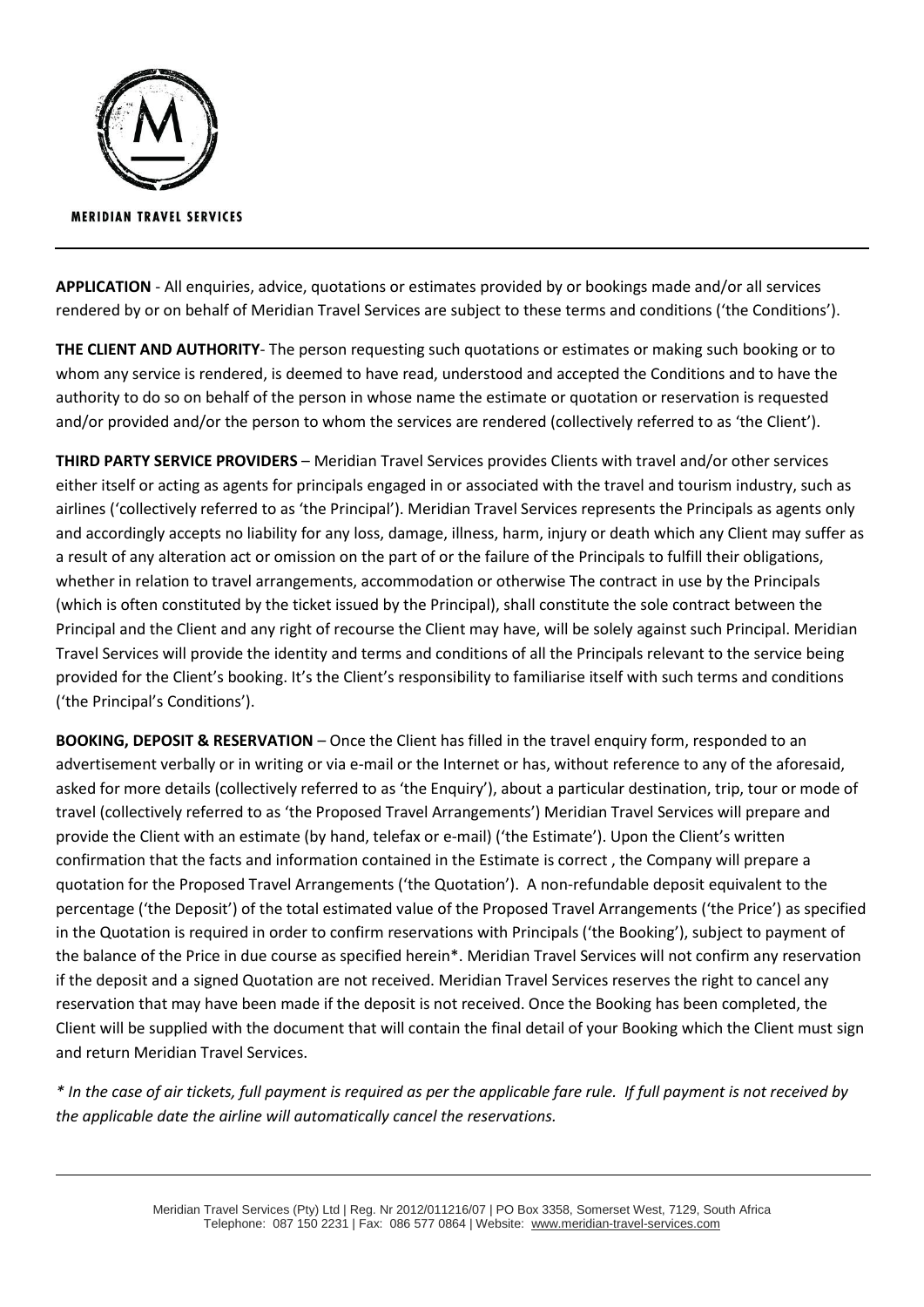

**PRICES** – Note that Meridian Travel Services pany reserves the right to amend the Prices if an unreasonable time lapses between the date the Estimate is submitted to the Client and the date it is accepted and returned to the Company. Prices are quoted at the ruling daily exchange rate. Until Meridian Travel Services has received payment of the Tour Price in full, it reserves the right to charge any fluctuations to the Client's account and the Client undertakes to pay for any such fluctuation on demand. The onus will be on the Client to check that there have been no changes in the Price prior to making full and final payment. However, once payment of the Tour Price in full is received, the Tour Price is guaranteed. However, airfares are subject to the price and conditions quoted by the airlines and cannot be guaranteed (PLEASE NOTE: This applies especially regarding airport taxes for the entire journey).

## *NOTE: Foreign credit cards, Amex credit cards and Diners credit cards will not be accepted.*

**RESPONSIBILITY** – The Proposed Travel Arrangements are made on the express condition that The Company, its employees and agents, shall not be responsible for, and shall be exempt from, all liability in respect of loss (financial or otherwise), damage, accident, injury, death, harm, illness, harm, trauma, delay or inconvenience to any Client (which shall be deemed to include the heirs, executors, administrators or assigns of the Client to or of their luggage, or other property, wherever, whenever and however the same may occur. The Client indemnifies and holds harmless Meridian Travel Services, its employees and agents accordingly. Meridian Travel Services, its employees and agents shall furthermore not be liable for any consequential or indirect loss or damages whatsoever.

**INSURANCE** - It is strongly advised that all Clients take out adequate insurance cover such as cancellation due to illness, accident or injury personal accident and personal liability, loss of or damage to baggage and sports equipment (Note that is not an exhaustive list). Meridian Travel Services will not be responsible or liable if the Client fails to take adequate insurance cover or at all. It shall not be obligatory upon Meridian Travel Services to effect insurance for the Client except upon detailed instructions given in writing and all insurance affected by the Company pursuant to such instruction will be subject to such exceptions and conditions as may be imposed by the insurance company or underwriters accepting the risk, and Meridian Travel Services shall not be obliged to obtain separate cover for any risks so excluded. Should the insurers dispute their liability for any reason, the Client will have recourse against the insurers only. Once the insurance has been confirmed and paid for, the Client will be issued with a policy document of the insurer. It must be read BEFORE YOU initiate your travel so that you can address any queries you may have to the insurer PRIOR to your departure.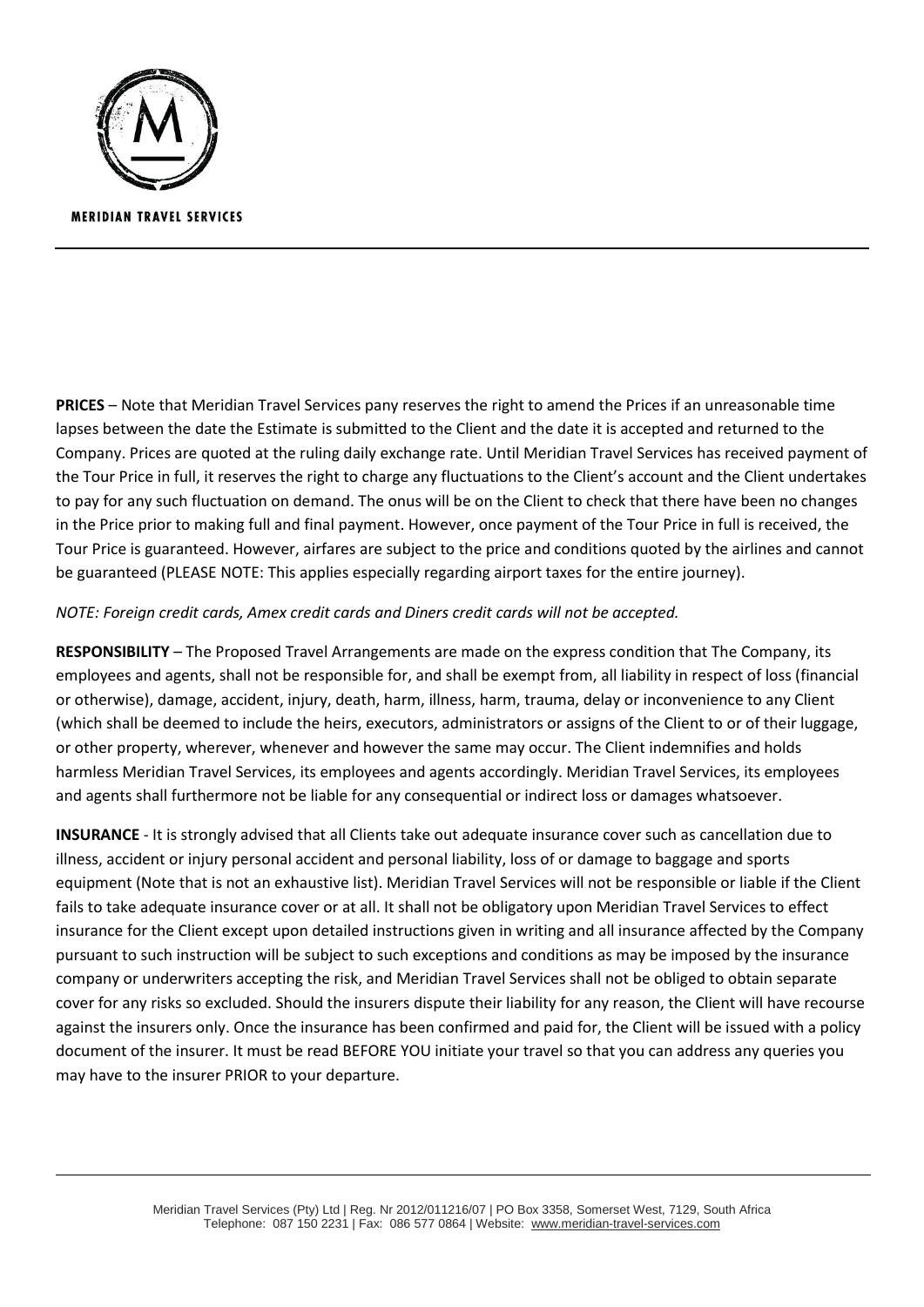

Please note that various credit card companies offer limited levels of travel insurance, which Meridian Travel Services does not consider sufficient cover for international travel. Kindly check with the respective credit card companies in order to obtain the specific details of the cover.

**TRAVEL DOCUMENTS** - Documents (vouchers, itineraries etc) are only prepared and released on receipt of payment of Tour Price in full.

**PASSPORTS, VISAS & HEALTH** - It is entirely the Client's duty to ensure that all passports and visas are current, valid, obtained on time, and will be valid for six months after return to home country and that any vaccinations, inoculations, prophylactic (e.g. for malaria) and the like, where required, have been obtained. Please check the requirements with Meridian Travel Services before travelling. Meridian Travel Services will endeavour to assist the Client but such assistance will be at the Company's discretion and the Client acknowledges that in doing so, the Company is not assuming any obligation or liability and the Client indemnifies Meridian Travel Services against any consequences of non-compliance. It is the Client's duty to familiarise him/herself with the inherent dangers of and mental and/or physical condition required for the Proposed Travel Arrangements. Please note that All visitors to South Africa and all clients who are travelling from RSA to another country are required to have a minimum of three blank pages in their passport excluding the front and back cover to enable the entry visa to be issued. If there is insufficient space in the passport entry will be denied and the person is likely to be detained pending return to their country of origin. Please ensure that all passports are renewed. The Client must ensure that the details supplied to Meridian Travel Services mirror those details shown on their passport for international travel and ID documents for local travel.

## **MALARIA , YELLOW FEVER AND OTHER TROPICAL DISEASES: WARNING**

Certain parts covered by your itinerary may be areas where there is a high-risk of malaria and other tropical diseases. We strongly recommend that the necessary precautions be taken in this regard and recommend that you check with your medical practitioner before departure or a medical practitioner well versed in tropical diseases immediately upon your arrival in Africa or any other tropical or sub-tropical destination. If you have not done so prior to departure, it is imperative you do so upon your return. Certain areas also require a Yellow Fever Vaccination of which the certificate must be carried and produced when required. Yellow Fever Vaccinations last for up to 10 years and inoculation are required at least 2 weeks prior to your departure from your country of origin.

**TRANSACTION CURRENCY -** All payments processed through our system will be in South Africa Rand ( ZAR). If the supplier cost provided to Meridian Travel Services is based in a foreign currency the system will utilize the banks prevailing rate of exchange of the day.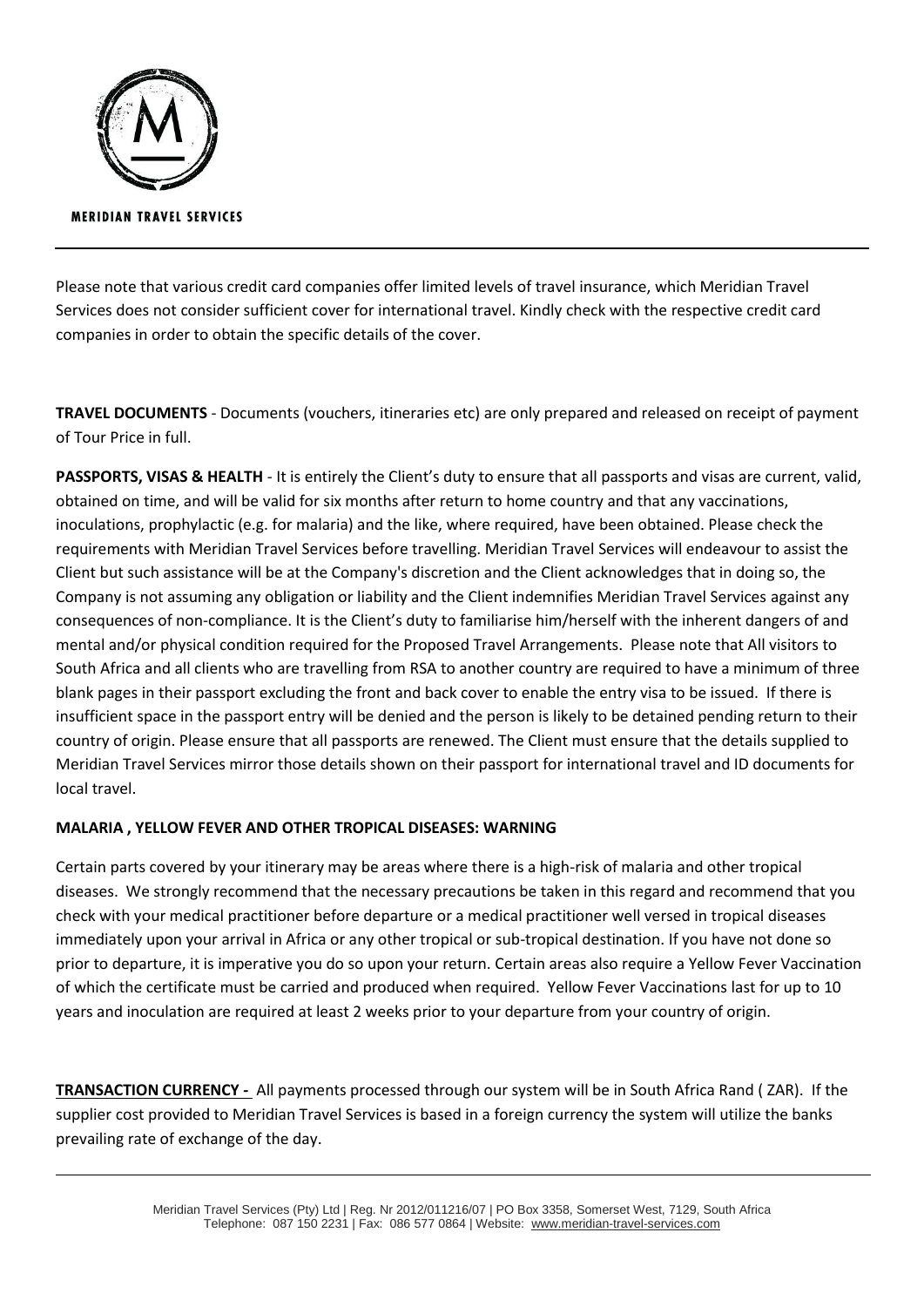

**LATE BOOKING & AMENDMENT FEES** - A late booking fee will be charged in respect of bookings received within 4 (Four) working for domestic travel and 7 (Seven) working days for international travel prior to the departure date. This charge is levied to cover communication expenses involved. An amendment fee will be levied for any changes to the confirmed itinerary.

**CANCELLATION** - In the event of Client cancelling their reservations, Meridian Travel Services shall have the right to either claim the Deposit or to retain the Deposit and claim damages suffered by the Company. The Principals reserves the right to cancel any tour before departure, in which event the entire payment will be refunded to the Client without any further obligation on the part of the Company. The maximum cancellation fee, which may be imposed in the event of a Client cancelling, is as follows (Clients should also refer to the cancellation provisions contained in the Principal's Conditions or website. Principals may charge cancellation fees over and above those stated below):

| More than 8 weeks prior to departure | $\mathbb{R}^n$ | Deposit forfeited       |
|--------------------------------------|----------------|-------------------------|
| 6 - 8 weeks prior to departure       |                | 50% of the Total Price  |
| 4 - 5 weeks prior to departure       |                | 60% of the Total Price  |
| 1 - 3 weeks or less                  |                | 100% of the Total Price |

Airfares terms and conditions apply, in some instances once issued airfares are non –refundable or re-routable.

**UNSCHEDULED EXTENSIONS** - In the unlikely event of there being unscheduled alterations to the itinerary caused by flight re-scheduling, flight delays, bad weather, strikes or any other cause which is beyond the control of Meridian Travel Services, its agents or principals, it is understood that expenses relating to these unscheduled extensions (hotel accommodation etc.) will be for the Client's account.

**ITINERARY VARIATIONS & TRANSFERS** - While every effort is made to keep to the final itinerary, Principals and/or Meridian Travel Services reserve the right to make changes for the Client's convenience e.g. in some cases, weather conditions can necessitate an alteration in the tour itinerary and this does not constitute any reason for refund. It is the Client's duty to check each amendment to the itinerary and also to sign the final one.

**BREAKAWAYS** - While it is possible to break away from planned holiday itineraries, it is understood that such breakaways will be for the Client's account.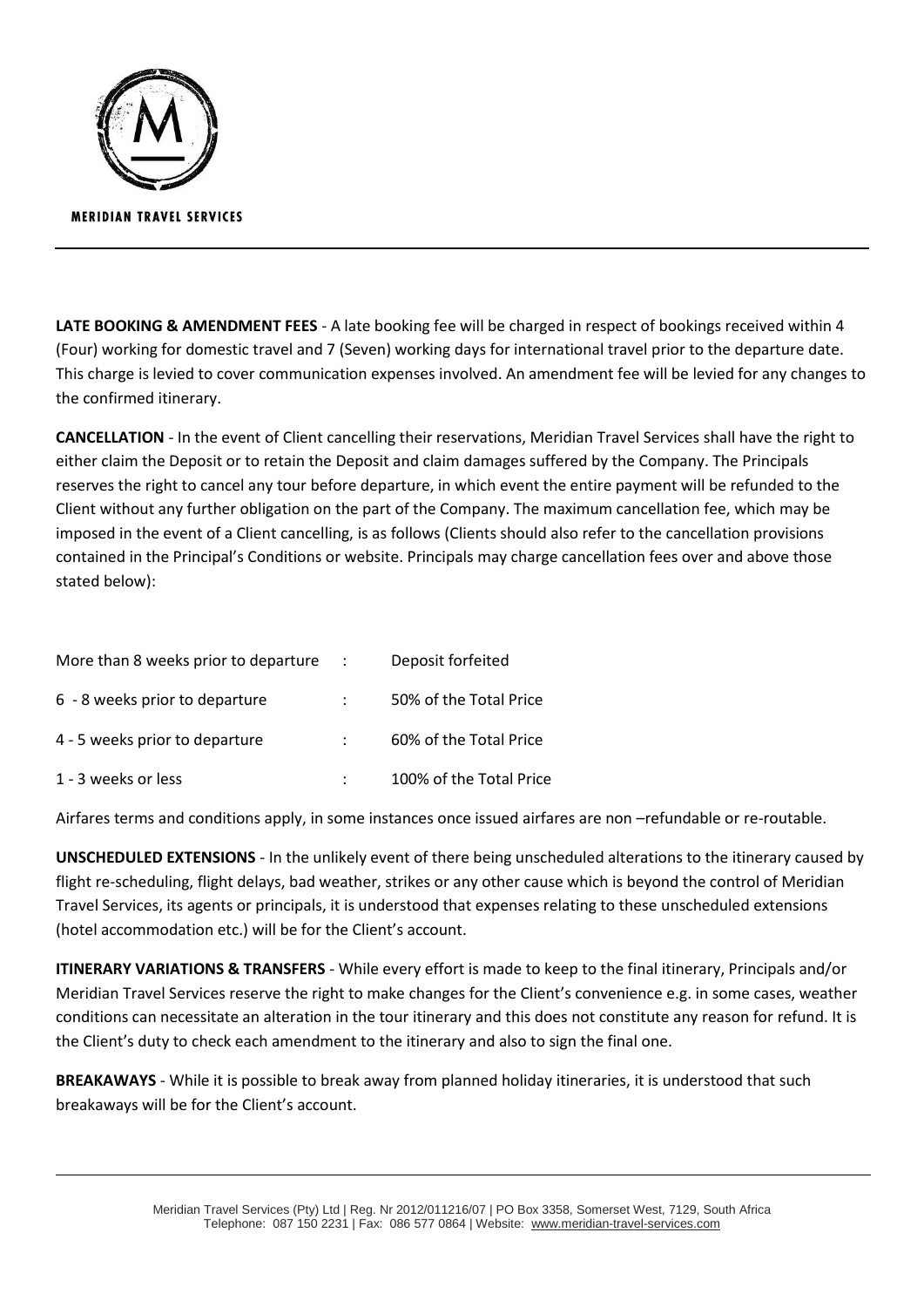

**DESTINATION SELECTION:** The Client acknowledges that it has selected the property/ itinerary and destination(s) constituting the Booking based on information gleaned from brochures and/or the Internet. It also acknowledges that certain of such brochures and/or the Internet have been compiled and are managed and up-dated by the Principals over which Meridian Travel Services has no control. Accordingly, Meridian Travel Services cannot and does not guarantee that the itinerary and/or any destinations will comply in whole or in part with such brochure and/or the Internet. Any right of recourse in that regard will be against the Principal.

**LAW & JURISDICTION** - South African law and the jurisdiction of South African courts will govern the relationship between the Client and Meridian Travel Services shall be entitled to institute any legal proceedings arising out of or in connection with this contract in any Magistrates Court having jurisdiction in terms of Section 28 of the Magistrates Court Act no. 32/1944 as amended, notwithstanding that the amount in issue may exceed the limits of such jurisdiction.

CONDUCT - The Client agrees that he/she will at all times comply with the Company's or others' requirements and instructions in regard to his/her conduct and he/she will not in any way constitute a hindrance to any other passenger or person on the tour, mode of conveyance, at any place of accommodation, entertainment or where meals and/or drinks are served. The Client indemnifies and holds harmless Meridian Travel Services against damages suffered and/or costs incurred by the Company and/or any third party as a result of a breach of this clause.

**SPECIAL REQUESTS** - Client, who has special requests, must specify such requests to the Company in the Enquiry. Whilst the Company will use its best endeavours to accommodate such requests, it does not guarantee that it will.

**AMENDMENTS** - No amendment, cancellation or waiver of any term or right referred to herein shall be valid or binding unless reduced to writing and signed by both the Client and a duly authorised representative of the Company.

**REFUNDS** - No refunds will be considered in any circumstances whatsoever by the Company. Refunds by the Principals will be subject to their terms and conditions.

**FOREIGN EXCHANGE REGULATION COMPLIANCE** - This is the Client's exclusive duty. This will apply especially when the Client instructs the Company to make and pay for travel arrangements on the Internet.

**e-TICKETING** - The Client must be ready to show their identity document and possibly their credit card at the checkin counter of the airline concerned. This will apply to all members of a travelling party and for EACH MINOR.

**FORCE MAJEURE** –shall have the right to cancel any contract should its fulfilment be rendered impossible, impeded or other duly constituted authorities or any other cause beyond the control of Meridian Travel Services - Force Majeure includes renovations that may be carried out at your resort – whilst Meridian Travel Services will use its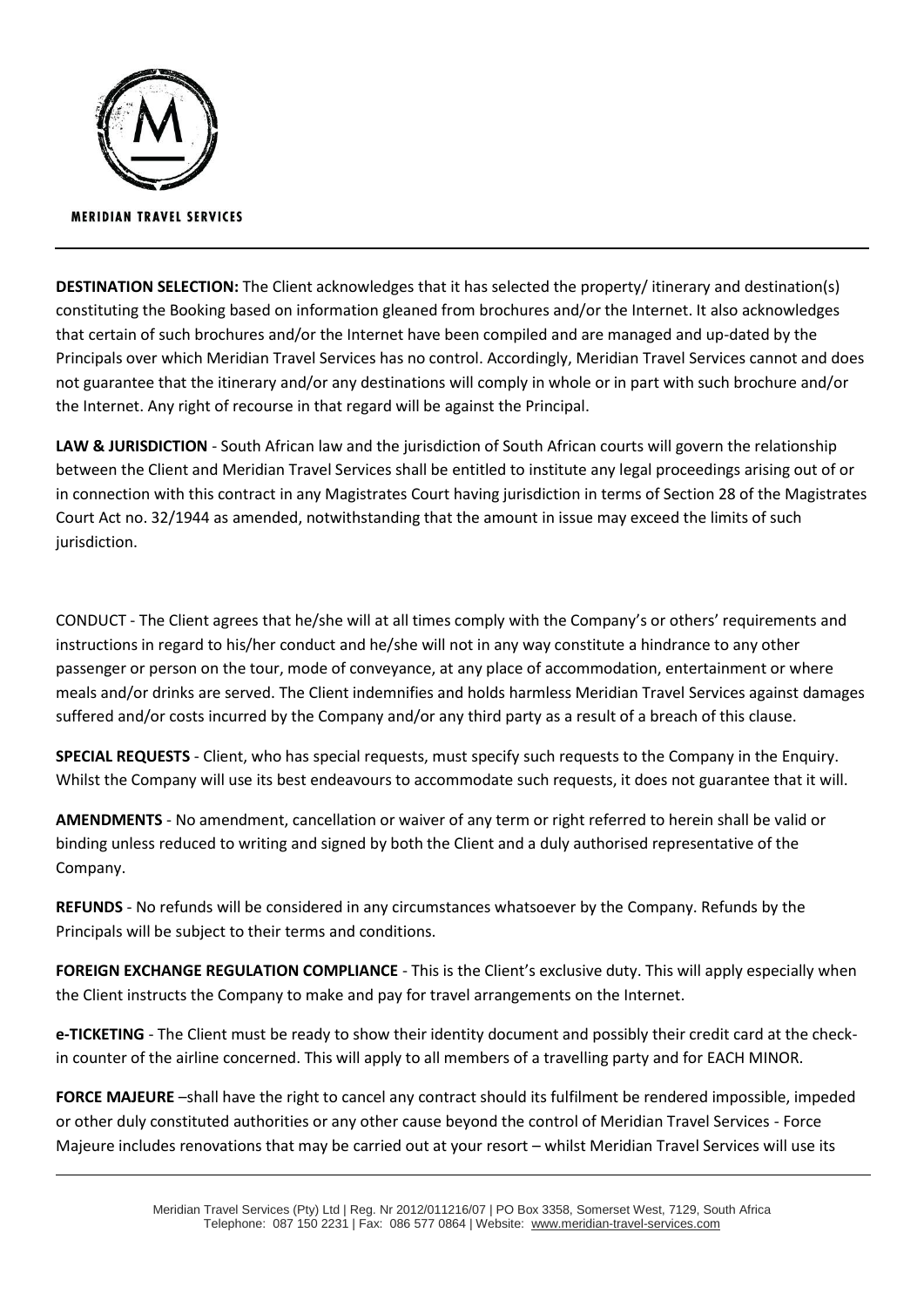

### **MERIDIAN TRAVEL SERVICES**

best endeavours to provide current information in that regard and whilst the resort will use it best endeavours to keep any inconvenience to a minimum, the fact that restoration or renovations are being carried out does not constitute grounds for any claim against Meridian Travel Services.

Meridian Travel Services will use it best endeavours to recover from third parties such monies as may have been paid to

them on behalf of the Client.

All monies so recovered by the Meridian Travel Services will be reimbursed to the Client less a 5% (Five percent) of the

Price as an administration charge;

**CONFIDENTIALITY** – Subject to statutory constraints or compliance with an order of court, undertakes to deal with all Client information of a personal nature on a strictly confidential basis.

**CONFIRMATION OF TRAVEL ARRANGEMENTS**: All onward travel arrangements (local and international & on return to RSA, domestic connecting flights) must be reconfirmed by the Client 72 hours prior to departure.

**INTERNET BOOKINGS** – If the Client requests or instructs Meridian Travel Services to do bookings via the Internet, the Client irrevocably authorises Meridian Travel Services to do the following on its behalf (1) make any selections of and for the Proposed Travel Arrangements (2) make payments and (3) accept booking conditions.

**DRIVER'S LICENCE**: Even if you have obtained an international driver's licence, please take your national driver's licence with you

**TAXES & SURCHARGES**: Where possible airport and airlines taxes and surcharges are reflected in all prices. It should be noted that certain airlines invoke additional taxes and/or surcharges if any changes are made to the tickets and/or routing even if the ticket has been fully paid. Furthermore it is important that you check with Meridian Travel Services prior to departure from South Africa what the current airport departure tax is of all the countries you will be passing though as these taxes are usually payable in the local currency and must be provided for

#### **DISPUTE – RESOLUTION**

Any and all dispute arising out of or in connection with the Conditions including any question regarding its existence, validity or termination, shall be dealt with as follows:

1. Firstly the parties will meet within 5 (five) working days of the dispute arising in an attempt to resolve the matter amicably. Failing such amicable resolution of the dispute within 5 (five) days of their meeting, they will attempt to resolve the matter by mediation – the mediator will be an independent third party mutually agreed upon and, failing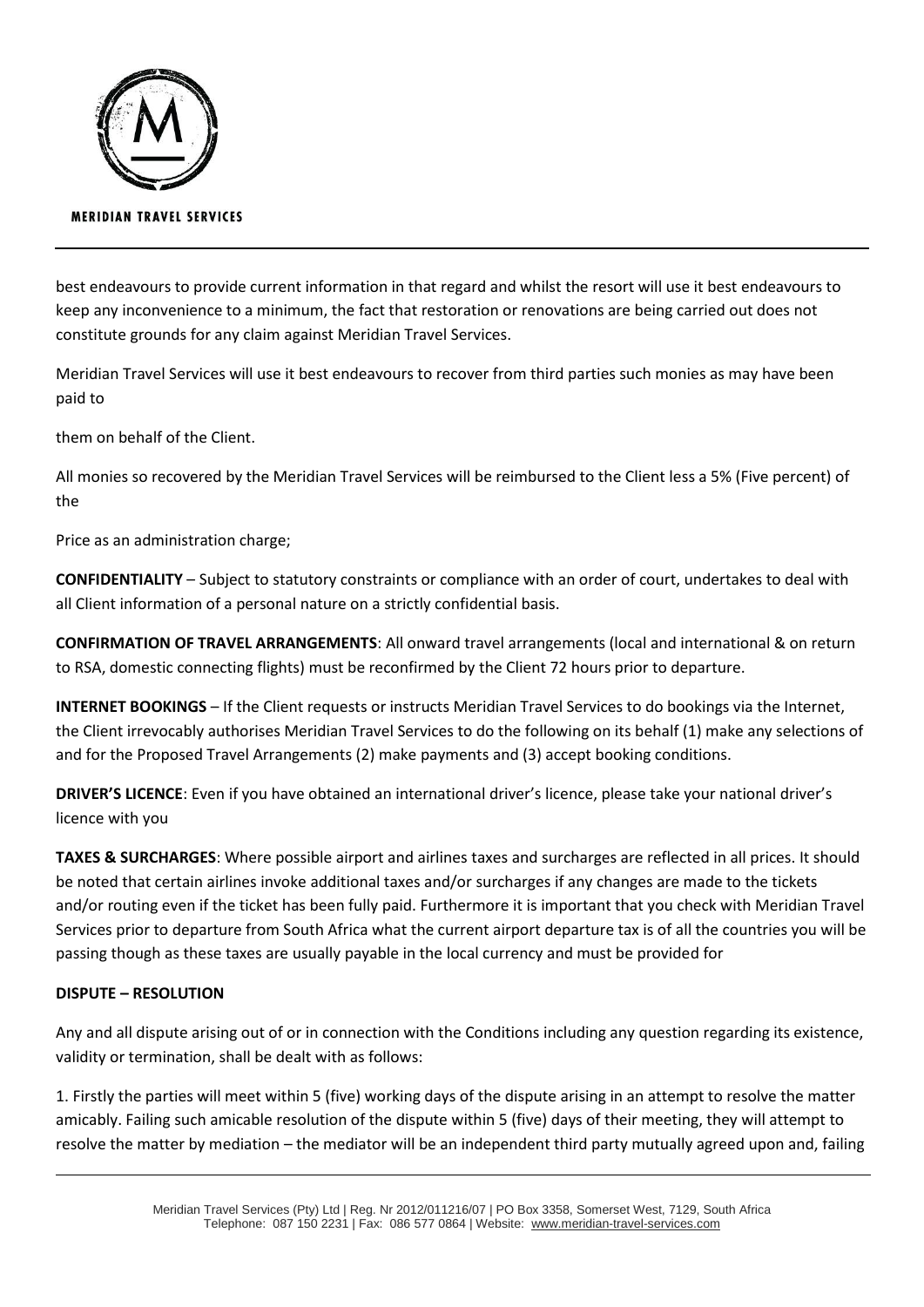

such mutual agreement, a party appointed as a mediator by the Arbitration Foundation of South Africa ('AFSA'), which mediator must be appointed within 5 (five) days of their failing to resolve the matter amicably and the mediation itself must take place with a further 5 (five) days from the date the mediator is appointed Failing such amicable resolution of the dispute by the intervention of a mediator, the dispute must be referred to arbitration in Johannesburg within two (two) days of the failure to resolve the dispute by the intervention of a mediator, which referral must be delivered in writing to and be conducted in terms of the rules of AFSA for the time being in force which rules are deemed to be incorporated by reference into this clause. The tribunal shall consist of one (1) arbitrator to be appointed pursuant to the AFSA Rules. The arbitrator's decision shall be final and binding upon the parties and shall provide the sole and exclusive remedies of the parties. All judgment upon the award so rendered may be entered in any court having jurisdiction or application may be made to such court for a judicial acceptance of the award or orders of enforcement. The commencement of any arbitration proceedings under this Clause shall in no way affect the continual performance of the obligations relates to the subject matter of such proceedings. All arbitration proceedings shall be in the English Language.

2. Notwithstanding the provisions of this clause, either party may bring an urgent application to any court that has jurisdiction if circumstances arise that merit such an application

## **Privacy**

Any information collected from the client when processing a reservations through our system such as name, e-mail address, mailing address, phone number or credit card information is used to :

- To personalize the Clients experience
- To improve our website
- To improve customer service
- To process transactions
- To send periodic emails

The email address the client provides may be used to send information, respond to inquiries, and/or other requests or questions.

Information provided, whether public or private, will not be sold, exchanged, transferred, or given to any other company for any reason whatsoever, without the client's consent, other than for the express purpose of delivering the purchased product or service requested.

A variety of security measures to maintain the safety of your personal information when you enter, submit, or access your personal information is followed